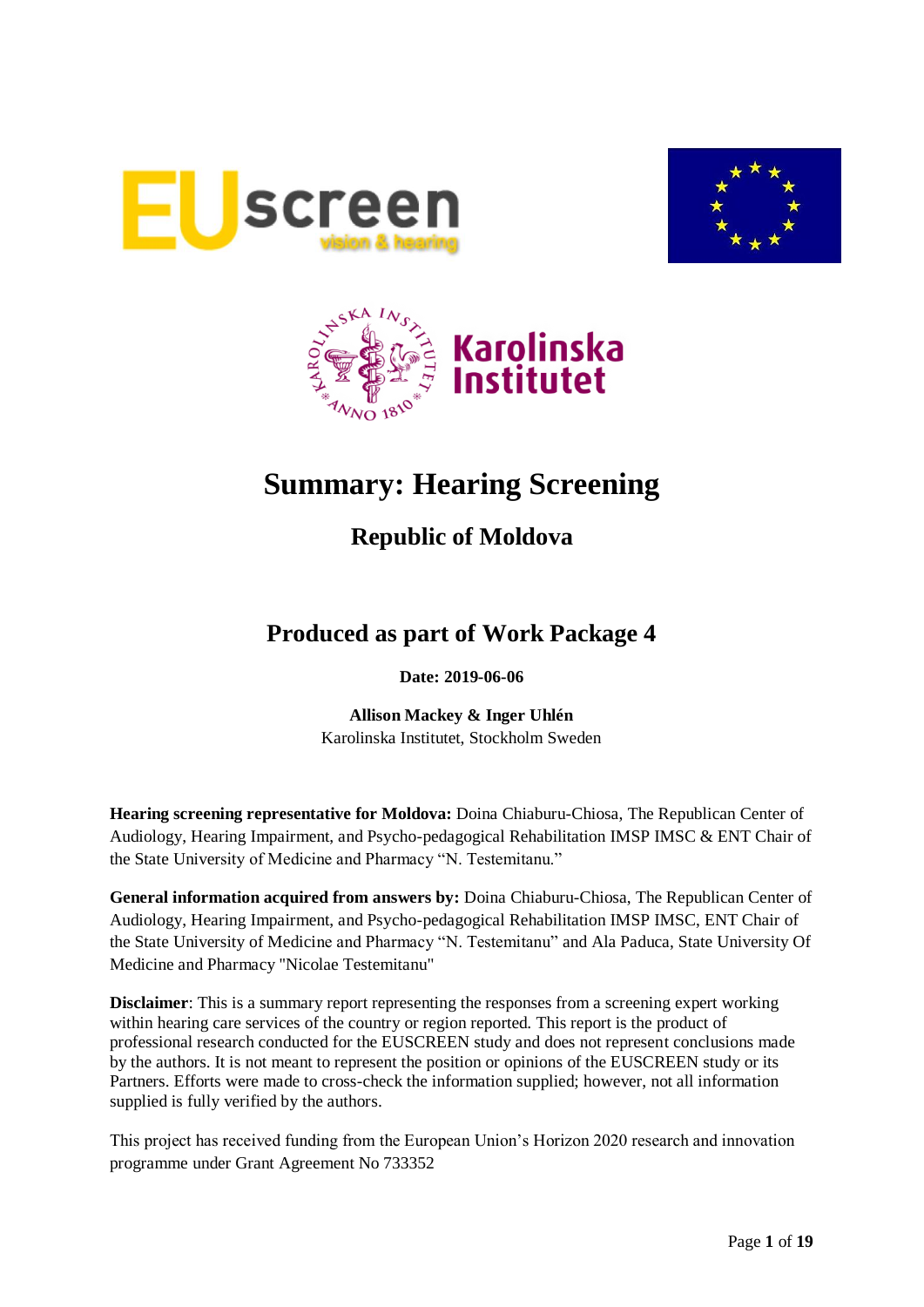

## **Table of Contents**

| 1.   |  |
|------|--|
| 2.   |  |
| 3.   |  |
| 3.1. |  |
| 3.2. |  |
| 3.3. |  |
| 4.   |  |
| 5.   |  |
| 5.1. |  |
| 5.2. |  |
| 5.3. |  |
| 5.4. |  |
| 6.   |  |
| 6.1. |  |
| 6.2. |  |
| 6.3. |  |
| 7.   |  |
| 7.1. |  |
| 7.2. |  |
| 7.3. |  |
| 8.   |  |
| 8.1. |  |
| 8.2. |  |
| 8.3. |  |
| 8.4. |  |
| 8.5. |  |
| 8.6. |  |
| 9.   |  |
| 9.1. |  |
| 9.2. |  |
| 9.3. |  |
| 9.4. |  |
| 10.  |  |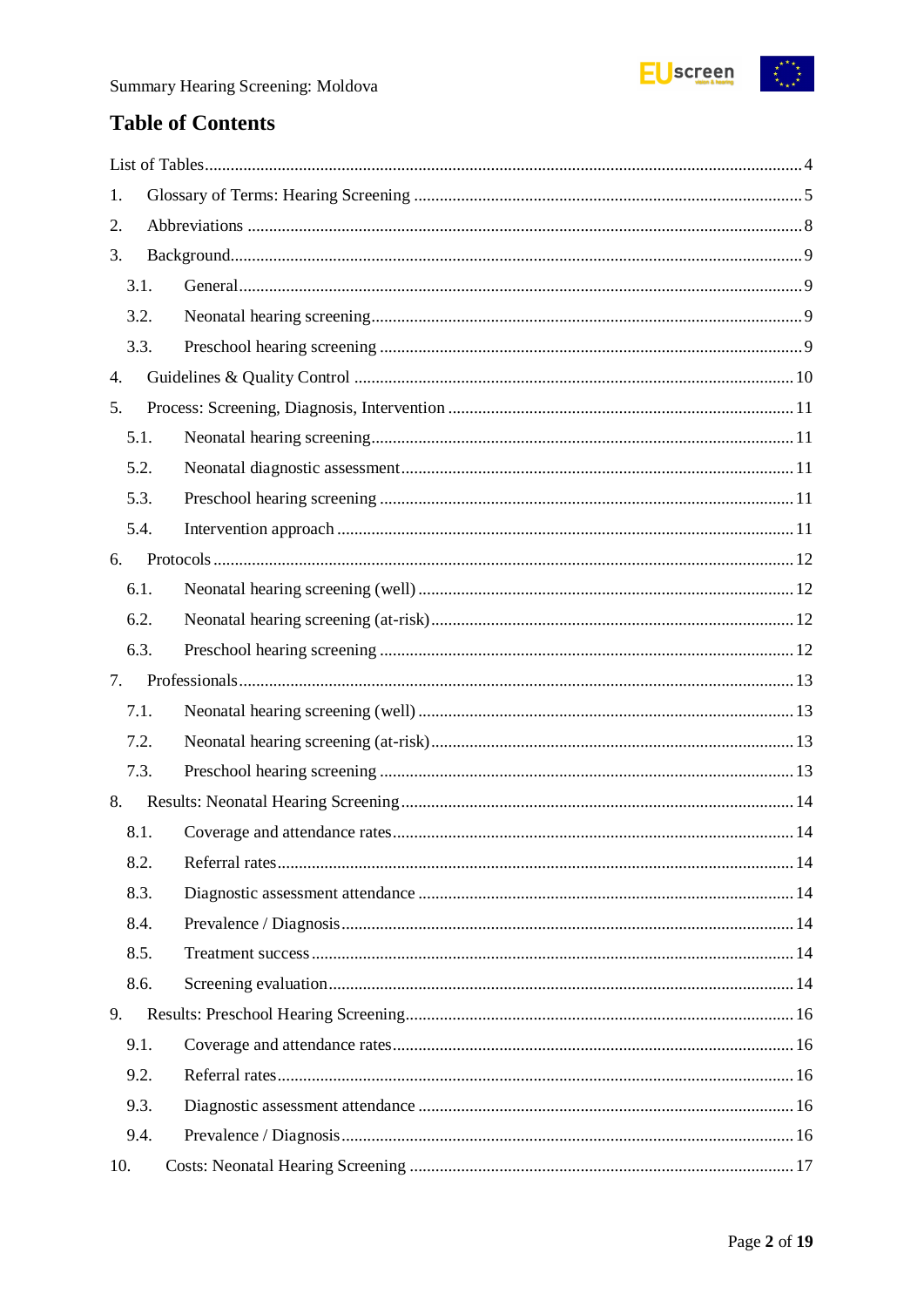

### Summary Hearing Screening: Moldova

| 10.1. |  |
|-------|--|
| 10.2. |  |
| 10.3. |  |
| 10.4. |  |
| 10.5. |  |
| 10.6. |  |
| 11.   |  |
| 11.1. |  |
|       |  |
| 11.3. |  |
| 12.   |  |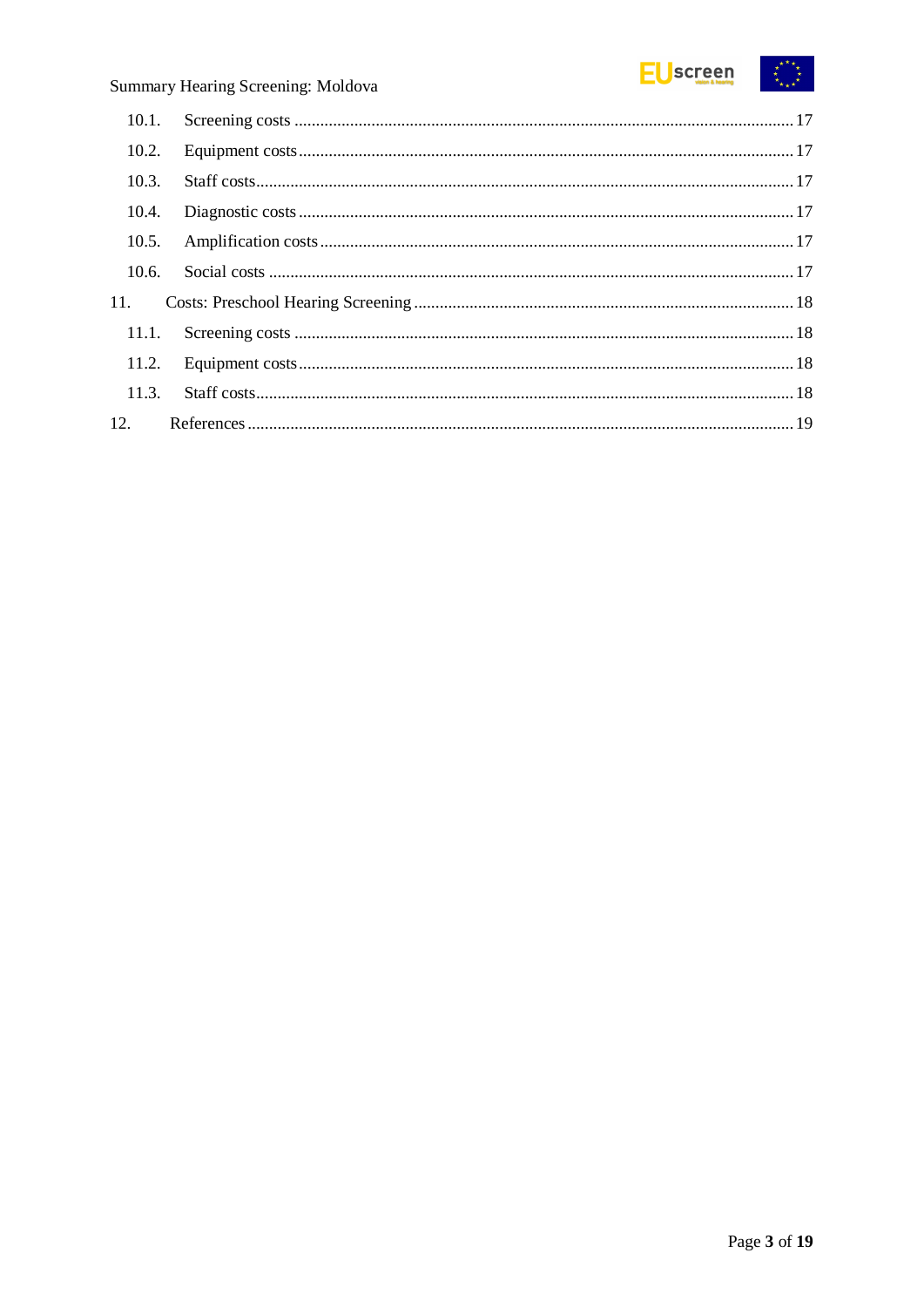

## <span id="page-3-0"></span>**List of Tables**

| Table 3: Number of cases of permanent hearing loss among children in Moldova 14 |  |
|---------------------------------------------------------------------------------|--|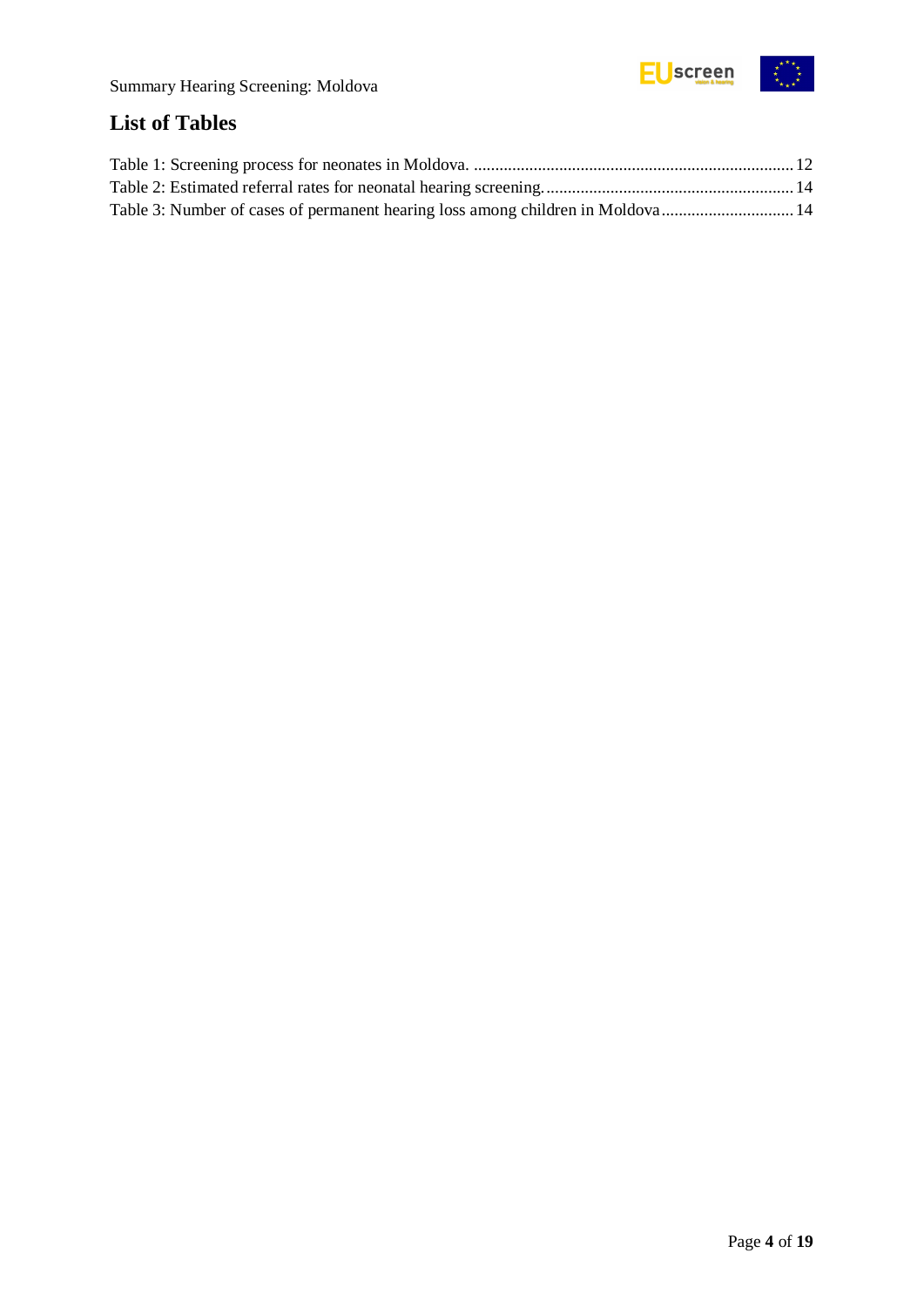

## <span id="page-4-0"></span>**1. Glossary of Terms: Hearing Screening**

| <b>Abnormal test result</b>                                                                                                                                             | A test result where a normal "pass" response could not be detected under<br>good conditions. The result on screening equipment may indicate "no<br>response," "fail," or "refer."                                                                                                                                                                                                                                                                                                                                                                                                                                                                                                                                                                                |  |
|-------------------------------------------------------------------------------------------------------------------------------------------------------------------------|------------------------------------------------------------------------------------------------------------------------------------------------------------------------------------------------------------------------------------------------------------------------------------------------------------------------------------------------------------------------------------------------------------------------------------------------------------------------------------------------------------------------------------------------------------------------------------------------------------------------------------------------------------------------------------------------------------------------------------------------------------------|--|
| <b>Attendance rate</b>                                                                                                                                                  | The proportion of all those invited for screening that are tested and receive<br>a result,<br>Invited for screening includes all those that are offered the<br>screening test.<br>Tested and receive a result could be a "pass" or "fail".<br>Attendance rate provides information on the willingness of families to<br>participate in screening.                                                                                                                                                                                                                                                                                                                                                                                                                |  |
| See definition of Attendance rate.<br><b>Attendance rate in</b><br>first year of life<br>The calculation cut-off is after one year of life.                             |                                                                                                                                                                                                                                                                                                                                                                                                                                                                                                                                                                                                                                                                                                                                                                  |  |
| <b>Compliance with</b>                                                                                                                                                  | The percentage of those who are referred from screening to a diagnostic<br>assessment that actually attend the first diagnostic assessment.                                                                                                                                                                                                                                                                                                                                                                                                                                                                                                                                                                                                                      |  |
| referral (percentage)                                                                                                                                                   | Percentage of compliance provides information on the willingness of<br>families to attend the diagnostic assessment after referral from screening.                                                                                                                                                                                                                                                                                                                                                                                                                                                                                                                                                                                                               |  |
| <b>Coverage</b>                                                                                                                                                         | The proportion of those eligible for screening that are tested and receive a<br>result within a specific time.<br>Eligible for screening includes those within the population that are<br>covered under the screening or health care program.<br>Tested and receive a result could be a "pass" or "refer to<br>diagnostic assessment".<br>Specific time can be defined, such as 1 month after birth, 3 months<br>after birth, etc.<br>Coverage provides information on the overall effectiveness and timeliness<br>of a complete screening programme.<br>Factors such as being offered screening, willingness to participate, missed<br>screening, ability to complete the screen, and ability to document the<br>screening results will influence the coverage. |  |
| <b>Coverage in first</b><br>year of life                                                                                                                                | See definition of Coverage.<br>The specific time is pre-defined as within the first year of life.<br>In other words, the coverage is the proportion of those eligible for<br>screening that complete the screening sequence to a final result within the<br>first year of life.                                                                                                                                                                                                                                                                                                                                                                                                                                                                                  |  |
| The percentage of infants/children with a hearing loss (defined by the<br>target condition) that receive a result of "pass" during screening.<br><b>False negatives</b> |                                                                                                                                                                                                                                                                                                                                                                                                                                                                                                                                                                                                                                                                                                                                                                  |  |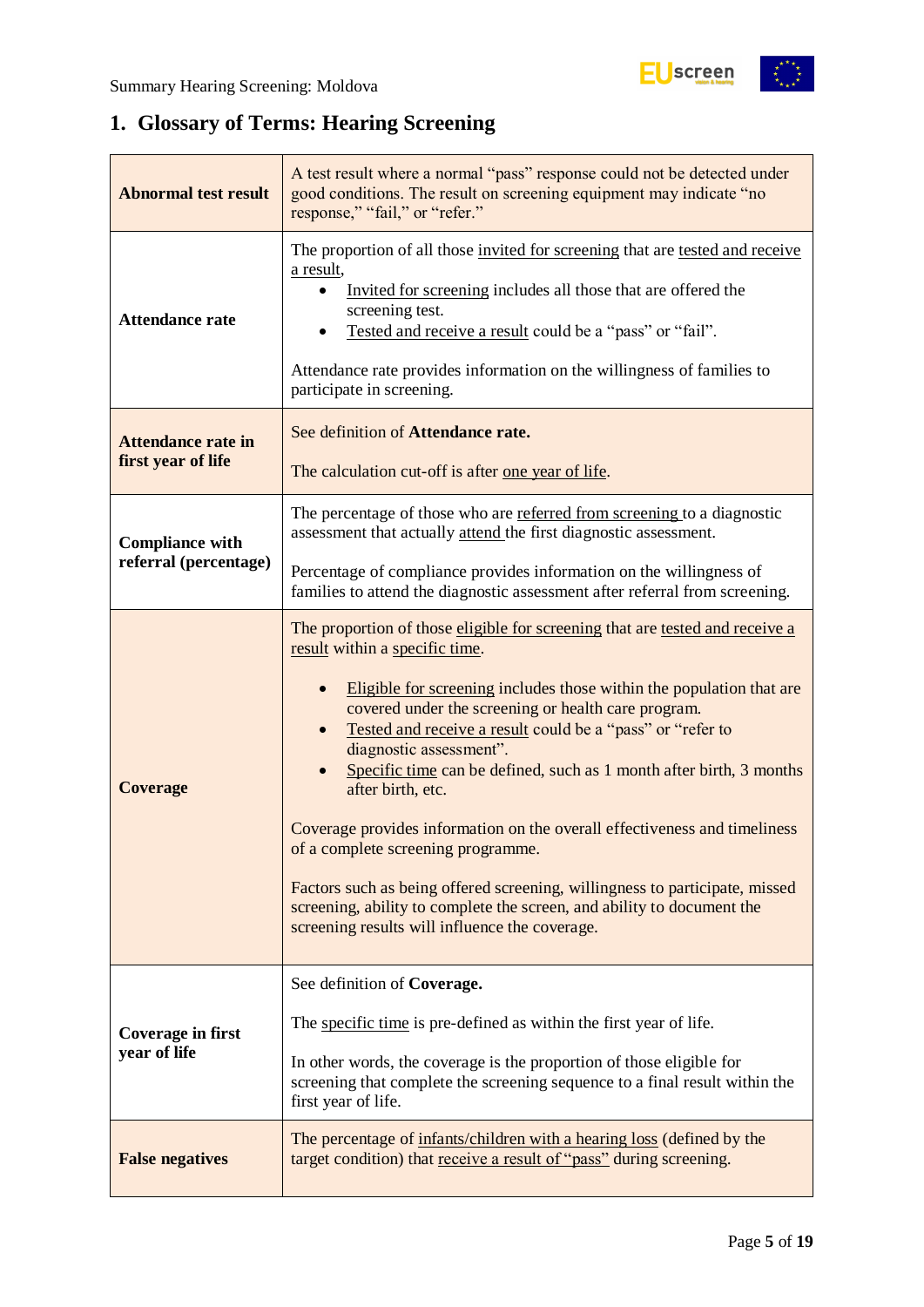

|                                                                                                                                                                                                         | Example: If 100 infants with hearing loss are screened, and 1 infant passes<br>the screening, the percentage of false negatives is 1%.                                                                        |
|---------------------------------------------------------------------------------------------------------------------------------------------------------------------------------------------------------|---------------------------------------------------------------------------------------------------------------------------------------------------------------------------------------------------------------|
|                                                                                                                                                                                                         | The percentage of infants/children with normal hearing that receive a<br>result of "fail" from the final screening test.                                                                                      |
| <b>False positives</b>                                                                                                                                                                                  | Example: If 100 infants with normal hearing are screened, and 3 infants<br>fail the screening and are referred for diagnostic assessment, the<br>percentage of false positives is 3%.                         |
| Recommendations or instructions provided by an authoritative body on the<br><b>Guidelines</b><br>practice of screening in the country or region.                                                        |                                                                                                                                                                                                               |
| <b>Hearing screening</b><br>professional                                                                                                                                                                | A person qualified to perform hearing screening, according to the practice<br>in your country or region.                                                                                                      |
| <b>Inconclusive test</b><br>A test result where a normal "pass" response could not be detected due to<br>result<br>poor test conditions.                                                                |                                                                                                                                                                                                               |
| <b>Invited for screening</b><br>Offered screening.                                                                                                                                                      |                                                                                                                                                                                                               |
| An indication of the effectiveness or performance of screening, such as a<br><b>Outcome of hearing</b><br>measurement of coverage rate, referral rate, number of infants detected,<br>screening<br>etc. |                                                                                                                                                                                                               |
| <b>Permanent hearing</b>                                                                                                                                                                                | A hearing impairment that is <i>not</i> due to a temporary or transient condition<br>such as middle ear fluid.                                                                                                |
| loss                                                                                                                                                                                                    | Permanent hearing loss can be either sensorineural or permanent<br>conductive.                                                                                                                                |
| <b>Positive predictive</b>                                                                                                                                                                              | The percentage of infants/children referred from screening who have a<br>confirmed hearing loss, as described by your protocol or guideline and<br>indicated in the <b>Target Condition</b> (see definition). |
| value                                                                                                                                                                                                   | For example, if 100 babies are referred from screening for diagnostic<br>assessment and 90 have normal hearing while 10 have a confirmed hearing<br>loss, the positive predictive value would be 10%.         |
| <b>Preschool or</b><br>(pre)school children                                                                                                                                                             | All children between 3-6 years of age.                                                                                                                                                                        |
| <b>Preschool or</b>                                                                                                                                                                                     | Screening that takes place during the time children are between 3-6 years<br>of age.                                                                                                                          |
| (pre)school screening                                                                                                                                                                                   | This refers to <i>any</i> hearing screening during this age. The location of the<br>screening is irrelevant to the definition.                                                                                |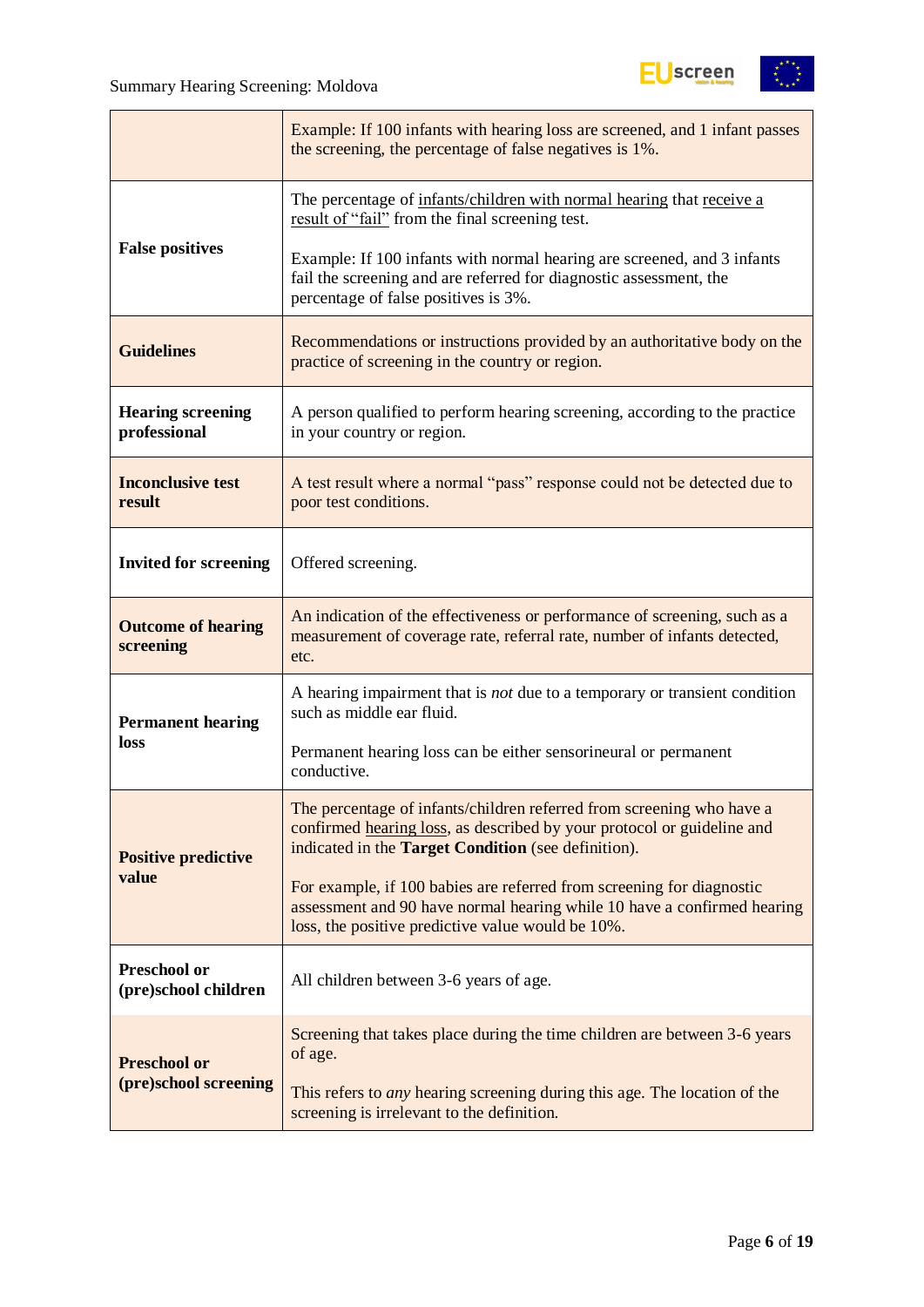

| <b>Prevalence</b>                                                                                                                                                                                     | The number or percentage of individuals with a specific disease or<br>condition. Prevalence can either be expressed as a percentage, proportion,<br>or as the value per 1000 individuals within the same demographic.                                                                                                                                      |  |  |  |  |
|-------------------------------------------------------------------------------------------------------------------------------------------------------------------------------------------------------|------------------------------------------------------------------------------------------------------------------------------------------------------------------------------------------------------------------------------------------------------------------------------------------------------------------------------------------------------------|--|--|--|--|
| <b>Programme</b>                                                                                                                                                                                      | An organized system for screening, which could be based nationally,<br>regionally or locally.                                                                                                                                                                                                                                                              |  |  |  |  |
| Documented procedure or sequence for screening, which could include<br>which tests are performed, when tests are performed, procedures for<br><b>Protocol</b><br>passing and referring, and so forth. |                                                                                                                                                                                                                                                                                                                                                            |  |  |  |  |
| A method for checking and ensuring that screening is functioning<br><b>Quality assurance</b><br>adequately and meeting set goals and benchmarks.                                                      |                                                                                                                                                                                                                                                                                                                                                            |  |  |  |  |
| Referral criteria                                                                                                                                                                                     | A pre-determined cut-off boundary for when an infant/child should be re-<br>tested or seen for a diagnostic assessment.                                                                                                                                                                                                                                    |  |  |  |  |
|                                                                                                                                                                                                       | For example, referral criteria may be "no response" at 35 dB nHL.                                                                                                                                                                                                                                                                                          |  |  |  |  |
| <b>Risk babies / Babies</b>                                                                                                                                                                           | All infants that are considered to be at-risk or have risk-factors for hearing<br>loss according to the screening programme.                                                                                                                                                                                                                               |  |  |  |  |
| at-risk                                                                                                                                                                                               | Two common risk factors are admission to the neonatal-intensive care unit<br>(NICU) or born prematurely. However, other risk factors for hearing loss<br>may also be indicated in the screening programme.                                                                                                                                                 |  |  |  |  |
|                                                                                                                                                                                                       | The percentage of infants/children with hearing loss that are identified via<br>the screening program.                                                                                                                                                                                                                                                     |  |  |  |  |
| <b>Sensitivity</b>                                                                                                                                                                                    | For example, if 100 babies with hearing loss are tested, and 98 of these<br>babies are referred for diagnostic assessment while 2 pass the screening,<br>the sensitivity is 98%.                                                                                                                                                                           |  |  |  |  |
|                                                                                                                                                                                                       | The percentage of infants/children with normal hearing that pass the<br>screening.                                                                                                                                                                                                                                                                         |  |  |  |  |
| <b>Specificity</b>                                                                                                                                                                                    | For example, if 100 babies with normal hearing are tested, and 10 of these<br>babies are referred for diagnostic assessment and 90 pass the screening, the<br>specificity is 90%.                                                                                                                                                                          |  |  |  |  |
| <b>Target condition</b>                                                                                                                                                                               | The hearing loss condition you are aiming to detect via your screening<br>programme. This includes:<br>The laterality of the condition, whether the program aims to detect<br>$\bullet$<br>both unilateral and bilateral hearing loss or just bilateral hearing<br>loss.<br>The severity of the condition, whether the program aims to detect<br>$\bullet$ |  |  |  |  |
|                                                                                                                                                                                                       | hearing loss $\geq$ 30 dB HL, $\geq$ 35 dB HL, $\geq$ 40 dB HL or $\geq$ 45 dB HL                                                                                                                                                                                                                                                                          |  |  |  |  |
|                                                                                                                                                                                                       | Infants who are <i>not</i> admitted into the NICU or born prematurely.                                                                                                                                                                                                                                                                                     |  |  |  |  |
| <b>Well, healthy babies</b>                                                                                                                                                                           | Well, healthy babies may or may not have additional risk factors for<br>hearing loss, according to the procedures indicated in the specific<br>screening programme.                                                                                                                                                                                        |  |  |  |  |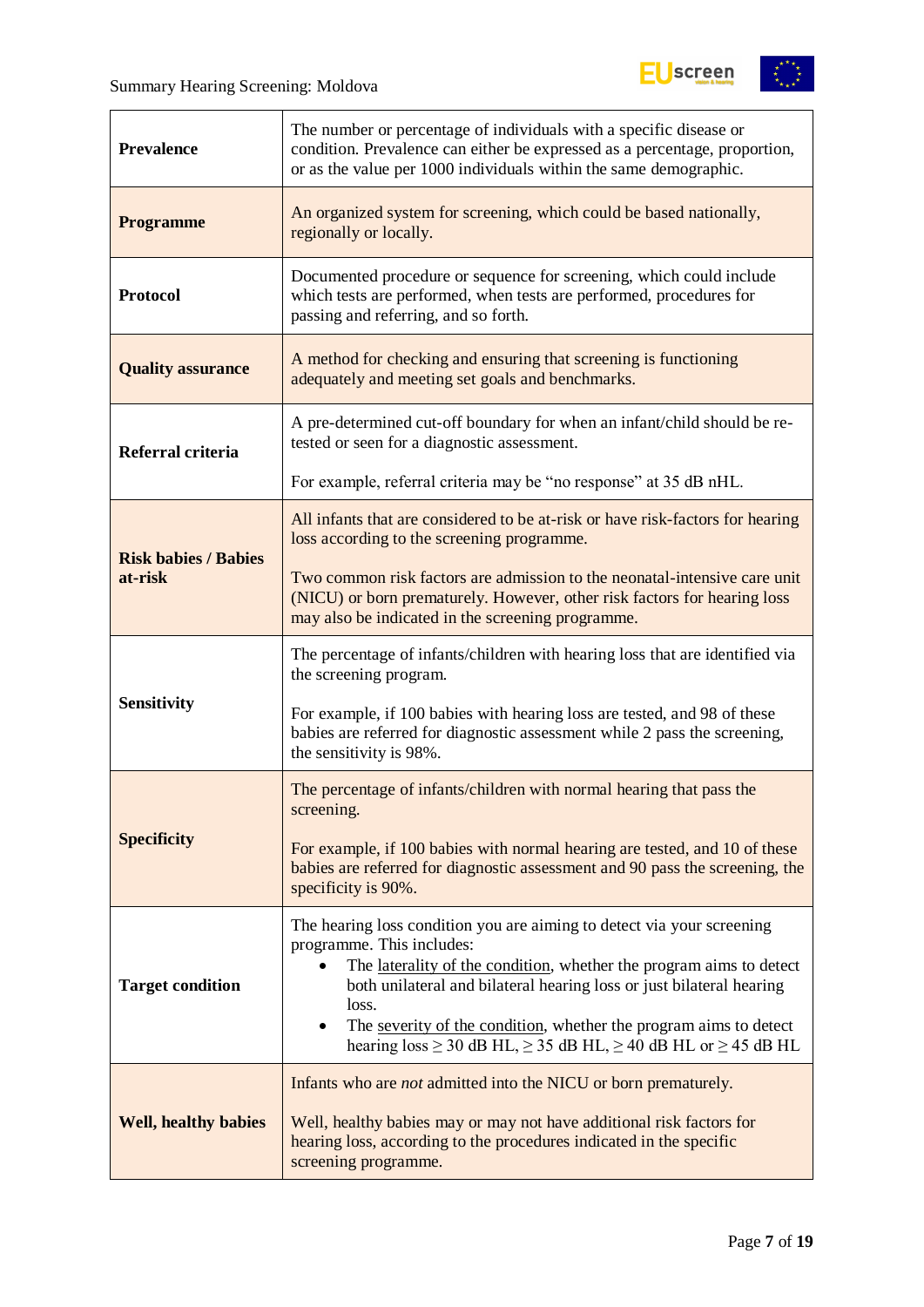Summary Hearing Screening: Moldova



### <span id="page-7-0"></span>**2. Abbreviations**

- ABR auditory brainstem response
- aABR automatic auditory brainstem response
- ANSD auditory neuropathy spectrum disorder
- ASSR auditory steady-state response
- CI cochlear implant
- CMV cytomegalovirus
- dB HL decibel hearing level
- dB nHL decibel normalized hearing level
- dB SNR decibel signal-to-noise ratio
- DPOAE distortion product otoacoustic emissions
- HA hearing aid
- NICU neonatal intensive care unit
- OAE otoacoustic emissions
- TEOAE transient-evoked otoacoustic emissions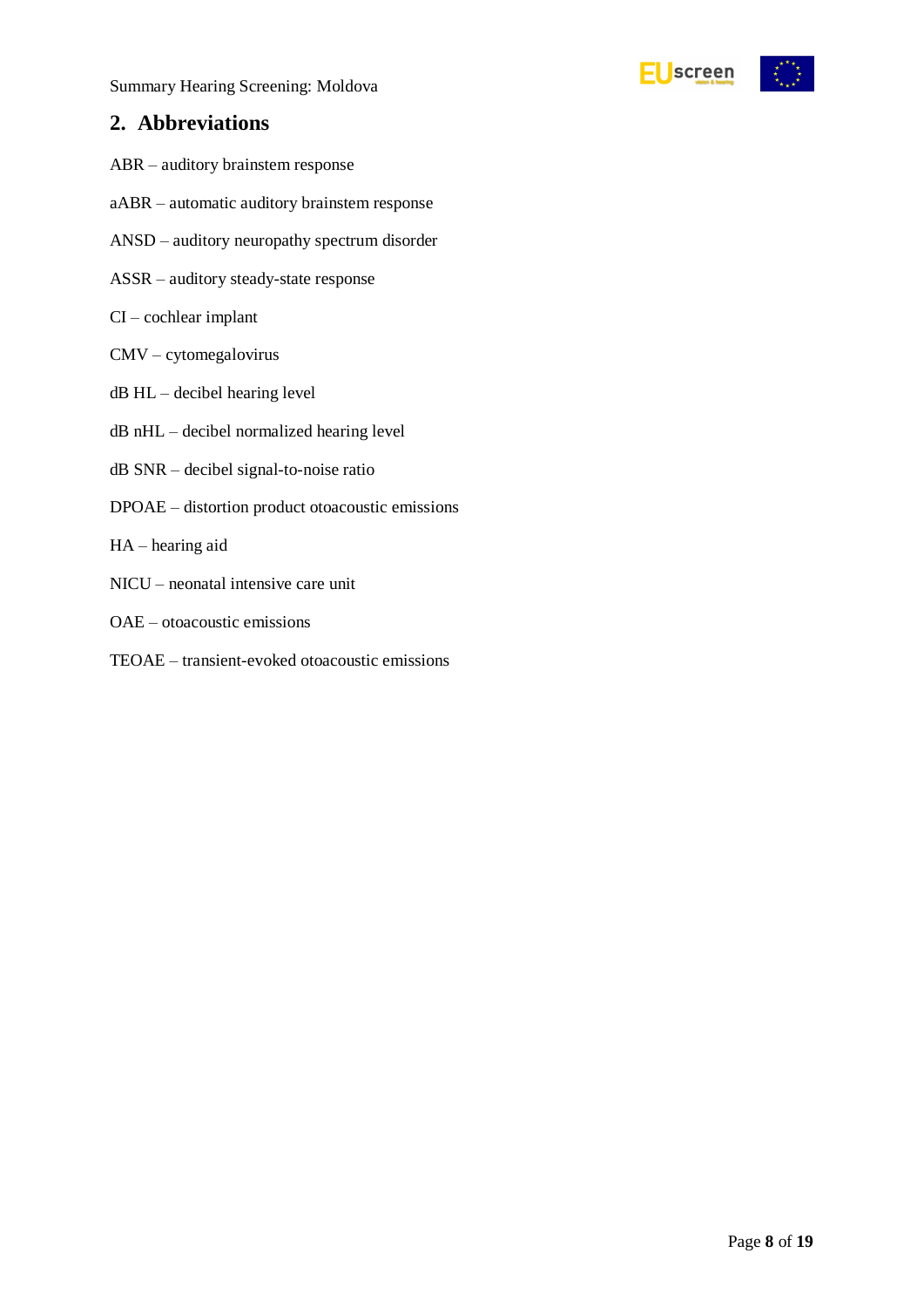

### <span id="page-8-0"></span>**3. Background**

In the Republic of Moldova, hereafter Moldova, hearing screening is organized and implemented locally.

The following report contains information with regards to hearing screening in the entire country of Moldova.

### <span id="page-8-1"></span>**3.1. General**

The country of Moldova has a total area of 33 851 km<sup>2</sup> or 29 683 excluding Transnistria. The population of the Republic of Moldova is 3 550 852 as of January 2017 (National Bureau of Statistics of the Republic of Moldova, 2019). In Moldova, each birth is registered with the Office of the Civil Status. The number of live births in Moldova was 37 394 in 2016 (National Bureau of Statistics of the Republic of Moldova, 2019).

The World Bank income classification categorizes Moldova as a lower-middle-income country (The World Bank, 2018). The gross domestic product (GDP) is €2 176 per capita in 2017 (National Bureau of Statistics of the Republic of Moldova, 2019).

From the World Health Organization (WHO) Global Health Expenditure Database, health expenditure in Moldova in 2015 was 171 USD or €150 per capita (World Health Organization, 2018).

Data acquired from the 2016 United Nations Demographic Yearbook indicate an infant mortality rate of 9.4 per 1000 for the country of Moldova in 2014 (United Nations Statistics Division, 2016). Infant mortality rate remained similar for the years 2015 and 2016 at 9.7 and 9.4, respectively (National Bureau of Statistics of the Republic of Moldova, 2019).

### <span id="page-8-2"></span>**3.2. Neonatal hearing screening**

Only some hospitals in Moldova have implemented universal neonatal hearing screening. Universal hearing screening is not carried out across the entire country. Neonatal hearing screening is also not carried out on all at-risk or NICU infants.

Screening for well and at-risk babies was first implemented in 2017. As indicated, it is not yet implemented across the entire country. Neonatal hearing screening is not embedded in the Preventive Child Health Care screening system. Well-baby screening is funded through health insurance and atrisk-baby screening is funded by the hospitals.

Hospitals across Moldova performing neonatal hearing screening use the same protocols for screening.

### <span id="page-8-3"></span>**3.3. Preschool hearing screening**

In Moldova, preschool hearing screening is not conducted universally, nor is it embedded in the Preventive Child Health Care screening system. Preschool hearing screening, when conducted, is organized through international projects and through ENT or family doctors. Specifically, three projects have been carried out in Moldova by Pediatres du Monde from France, a Moldovan-Polish project, and a Swiss project since 2007. These projects were carried out within a limited timeframe on a limited number of infants.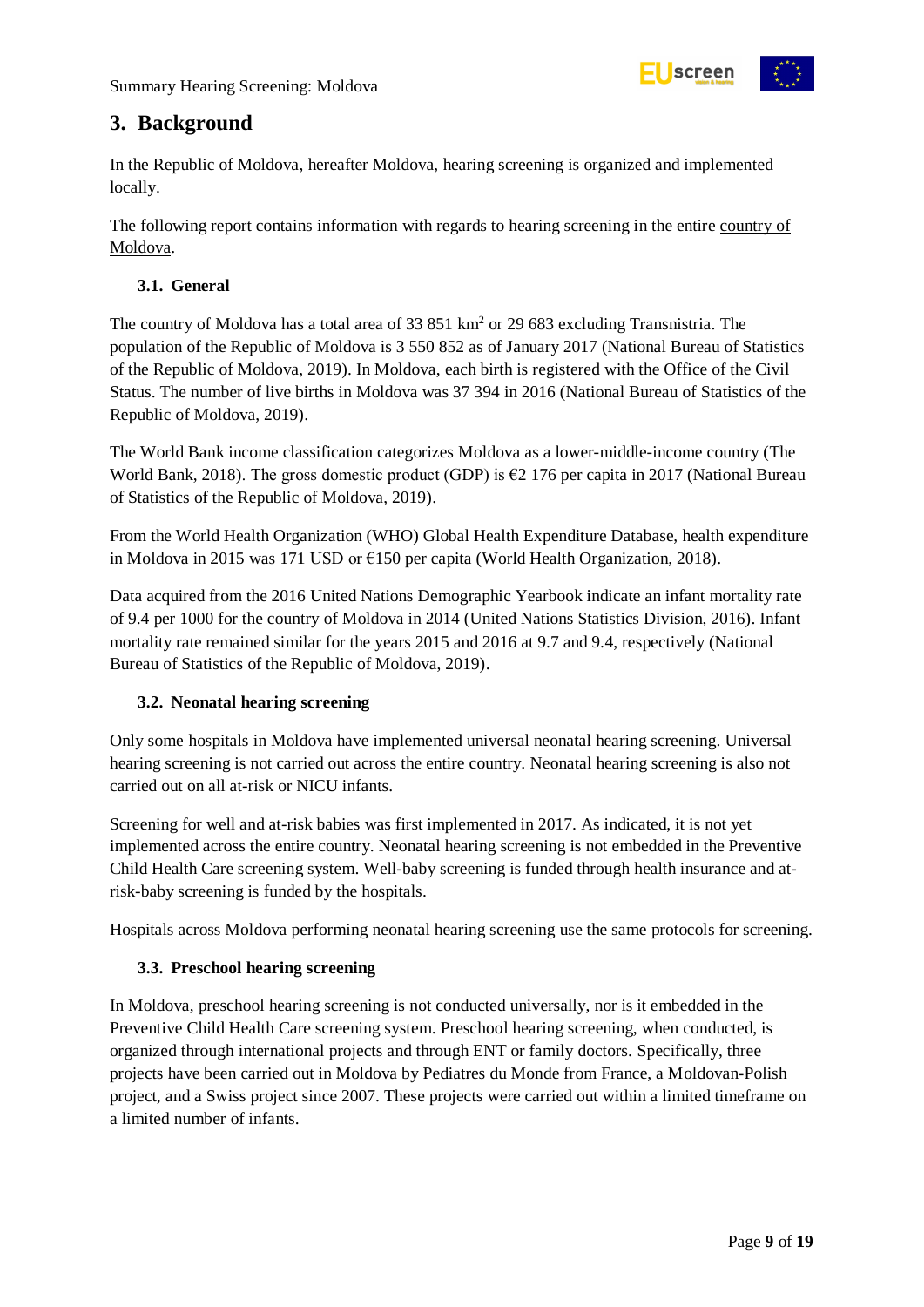

### <span id="page-9-0"></span>**4. Guidelines & Quality Control**

National guidelines for hearing screening exist in Moldova and are used across hospitals.

The content of hearing screening programme was decided on by the Ministry of Health through a multidisciplinary team of experts, doctors, representatives from the Ministry with the help of experience of advanced countries. Guidelines have not been changed since its implementation.

The neonatal hearing screening programme is still in early stages in some hospitals, and therefore data are not yet collected for many indicators. Data collection is in progress and annual reports will be available.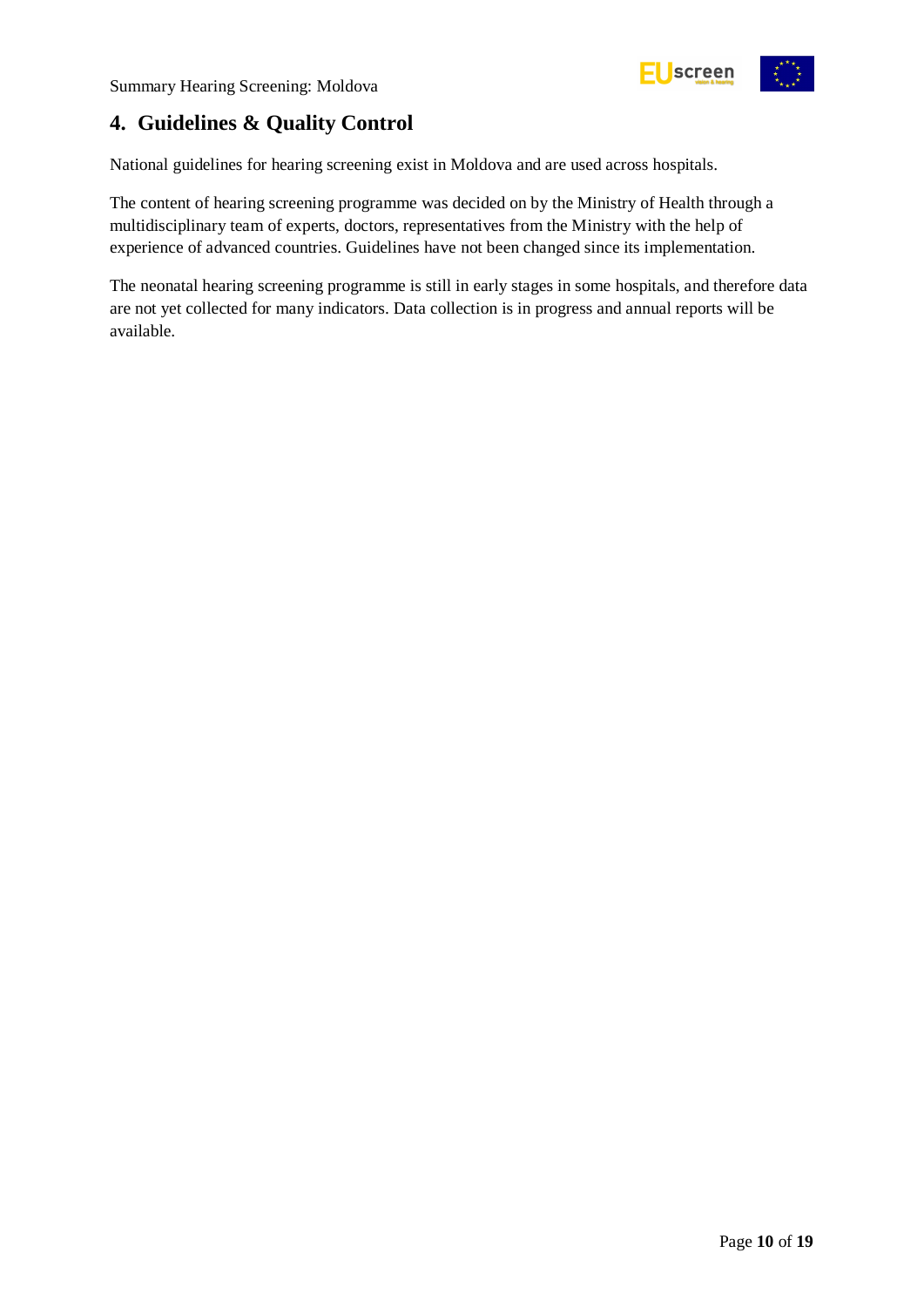

### <span id="page-10-0"></span>**5. Process: Screening, Diagnosis, Intervention**

### <span id="page-10-1"></span>**5.1. Neonatal hearing screening**

Well-babies and at-risk babies are screened in the hospital, where the average length of stay is estimated to be 3 days. It is estimated that 97% of births take place at the maternity hospital, while 2% of births take place at home. Families of well and at-risk infants are invited to participate in neonatal screening directly in the maternity ward by ENT-audiologists.

It is not clear at what age screening should be completed according to guidelines; however, screening is completed in the maternity ward before discharge.

The target condition for screening well or at-risk babies is not specifically defined in guidelines.

In Moldova, at-risk infants are defined as infants born earlier than 34 weeks or with a weight of less than 1500 grams; however, there are no differences in protocol between well and at-risk infants. All infants are screened with the same protocol.

The prevalence of CMV infections and meningitis among neonates is not known.

### <span id="page-10-2"></span>**5.2. Neonatal diagnostic assessment**

The diagnostic assessment tests performed after neonatal hearing screening referral are OAE, impedance audiometry and ASSRs. Well infants should have their diagnostic assessment completed by 12 months of age and at-risk infants should have the process completed by 2 years of age.

### <span id="page-10-3"></span>**5.3. Preschool hearing screening**

When international projects are underway, preschool hearing screening is performed in kindergartens and schools. Children are invited to participate via their family doctors through administration within preschool institutions. Testing is performed by a ENT-audiologist or family physician.

When hearing screening was performed, the target condition for preschool hearing screening was a bilateral hearing loss of  $\geq$  25 dB HL.

### <span id="page-10-4"></span>**5.4. Intervention approach**

In Moldova, treatment options available include hearing aids. Infants are fitted with hearing aids from 1-2 years of age. Cochlear implants are only available in Moldova when European projects are in effect. In these instances, cochlear implants may be implanted as early as 6-12 months of age; however, they are typically implanted at 2-4 years of age. Other children that have citizenship in Romania may be fitted there.

Hearing aid fitting criteria in Moldova is a bilateral hearing loss of 60 dB HL or worse.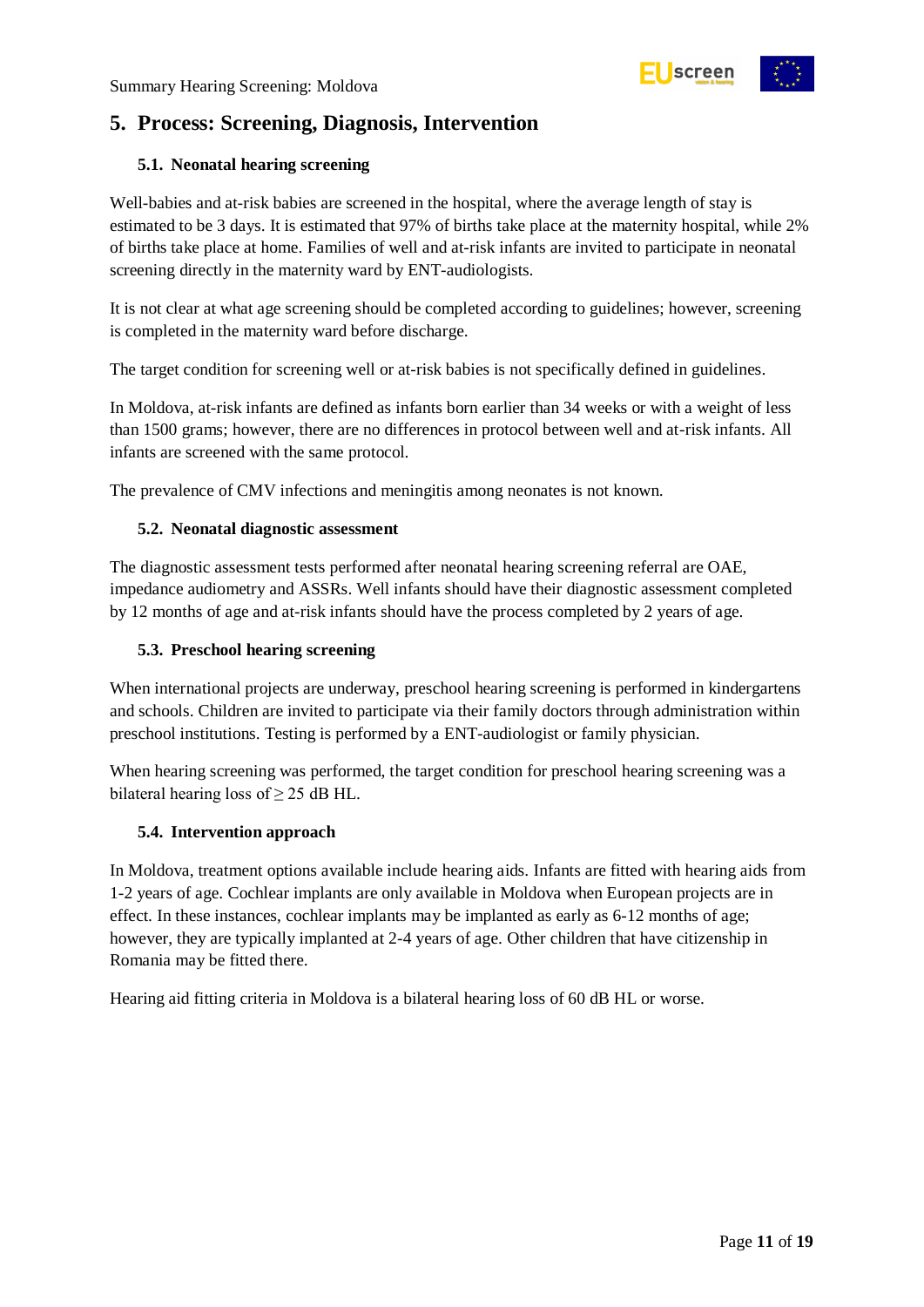

### <span id="page-11-0"></span>**6. Protocols**

Hearing screening protocols are described for neonatal hearing screening (well-baby and at-risk) as well as for preschool hearing screening when applicable.

- The Test performed is the screening technique used
- The Age of the child is indicated in hours, days, months or years
- Referral criteria may be the lack of an OAE response at specified frequencies, a responsewaveform repeatability constant, the absence of an aABR response at a specified intensity, or an absent behavioural response at a specified intensity. Referral criteria may be defined within a protocol or limited based on the device used.
- The Device is the screening device used.
- Unilateral Referrals indicates whether children are referred if only one ear fails screening.
- The Location is where the screening takes place

### <span id="page-11-1"></span>**6.1. Neonatal hearing screening (well)**

For babies that are screened in Moldova, a 2-step OAE-OAE protocol is in effect whereby both OAEs are performed in the maternity ward before discharge. Infants that do not pass the OAEs are referred to the audiological centre for follow-up testing.

| <b>Test</b> | Age              | Referral<br><b>Criteria</b> | <b>Device</b> | Unilateral<br><b>Referrals?</b> | Location       |
|-------------|------------------|-----------------------------|---------------|---------------------------------|----------------|
| OAE1        | $2-3$ days       | Not specified               | Not specified | Yes                             | Maternity ward |
| OAE2        | Before discharge | Not specified               | Not specified | Yes                             | Maternity ward |

<span id="page-11-4"></span>**Table 1:** Screening process for neonates in Moldova.

#### <span id="page-11-2"></span>**6.2. Neonatal hearing screening (at-risk)**

Infants considered at risk do not have a separate protocol. See section 6.1 for the protocol used for all babies that are screened in Moldova.

#### <span id="page-11-3"></span>**6.3. Preschool hearing screening**

In Moldova, audiometry from 500 to 4000 Hz and tympanometry may be performed at the age of 6-8 years. The referral criteria are thresholds of 30 to 35 dB HL or worse.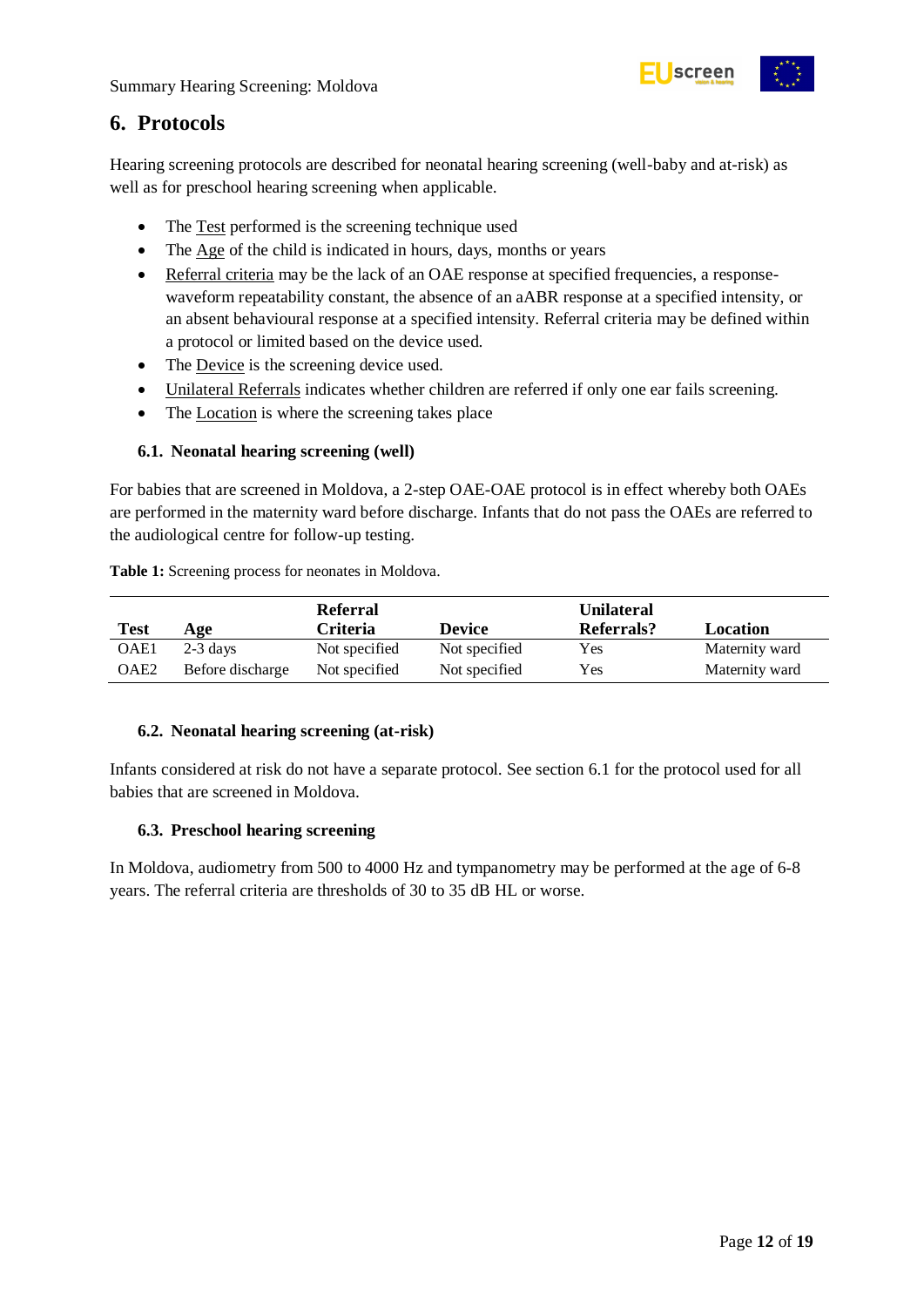

### <span id="page-12-0"></span>**7. Professionals**

### <span id="page-12-1"></span>**7.1. Neonatal hearing screening (well)**

Screening for well babies is performed by ENT-audiologists and ENT resident doctors. In the future, neonatologists and nurses with also perform hearing screening. There is currently no specific training for hearing screeners in Moldova; however, a training programme is in progress.

### <span id="page-12-2"></span>**7.2. Neonatal hearing screening (at-risk)**

Screening for at-risk infants is also performed by ENT-audiologists and ENT resident doctors. In the future, neonatologists and nurses with also perform hearing screening.

### <span id="page-12-3"></span>**7.3. Preschool hearing screening**

ENT-audiologist and family doctors perform preschool hearing screening.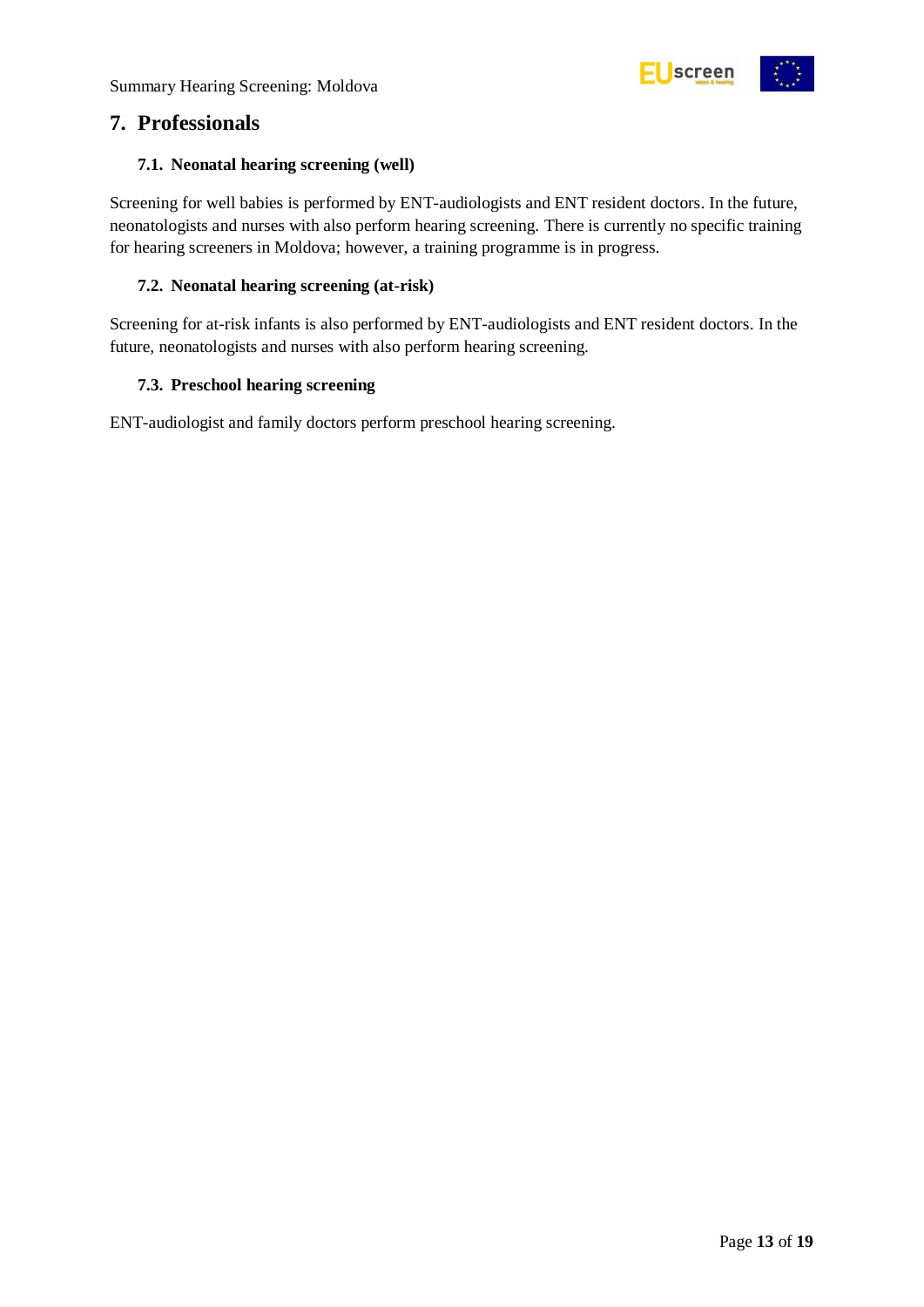### <span id="page-13-0"></span>**8. Results: Neonatal Hearing Screening**

### <span id="page-13-1"></span>**8.1. Coverage and attendance rates**

The coverage rate of neonatal hearing screening in Moldova is approximately 30% by rough estimation. The attendance rates are unknown.

### <span id="page-13-2"></span>**8.2. Referral rates**

Estimations for referral rates are presented in Table 2.

<span id="page-13-7"></span>**Table 2**: Estimated referral rates for neonatal hearing screening.

| <b>Test</b>      | <b>Referral Rate</b>                        |
|------------------|---------------------------------------------|
| OAE1             | 35%                                         |
| OAE <sub>2</sub> |                                             |
|                  | Referral rates assume 100% attendance rate. |

It is estimated that 13% of well infants and 30% of at-risk infants are referred from neonatal hearing screening for an audiological assessment.

### <span id="page-13-3"></span>**8.3. Diagnostic assessment attendance**

It is estimated that 10% of well infants and 29% of at-risk infants complete a diagnostic examination. This would indicate that the loss to follow-up rate is roughly estimated to be from 4 to 23%.

### <span id="page-13-4"></span>**8.4. Prevalence / Diagnosis**

Data are not yet available regarding the prevalence rates of hearing loss in Moldova. The prevalence of permanent hearing loss among neonates in Moldova was roughly estimated, as follows:

| Bilateral $\geq$ 40 dB HL: 1 per 1000 | Unilateral $\geq$ 40 dB HL: 1 per 1000 |
|---------------------------------------|----------------------------------------|
| Bilateral $\geq 80$ dB HL: 2 per 1000 | Unilateral $\geq 80$ dB HL: 2 per 1000 |

While the prevalence of hearing loss of children diagnosed without being screened is not indicated, in Moldova, the number of cases of children with hearing loss is presented in Table 3.

|                 | <b>Bilateral</b> |              |              | Unilateral   |
|-----------------|------------------|--------------|--------------|--------------|
|                 | $\geq 40$ dB     | $\geq 80$ dB | $\geq$ 40 dB | $\geq 80$ dB |
| Number of cases | 1060             | 190          | 280          | 70           |

<span id="page-13-8"></span>Table 3: Number of cases of permanent hearing loss among children in Moldova

Data are unavailable regarding prevalence of bilateral auditory neuropathy in Moldova.

### <span id="page-13-5"></span>**8.5. Treatment success**

In Moldova, it is estimated that 150 to 170 children are fitted with hearing aids per year. Moldova does not yet have a cochlear implant programme, and children are only fitted with cochlear implants when international projects are in place or if the families travel to another country. To date, an estimated total of 70 children have cochlear implants in Moldova.

### <span id="page-13-6"></span>**8.6. Screening evaluation**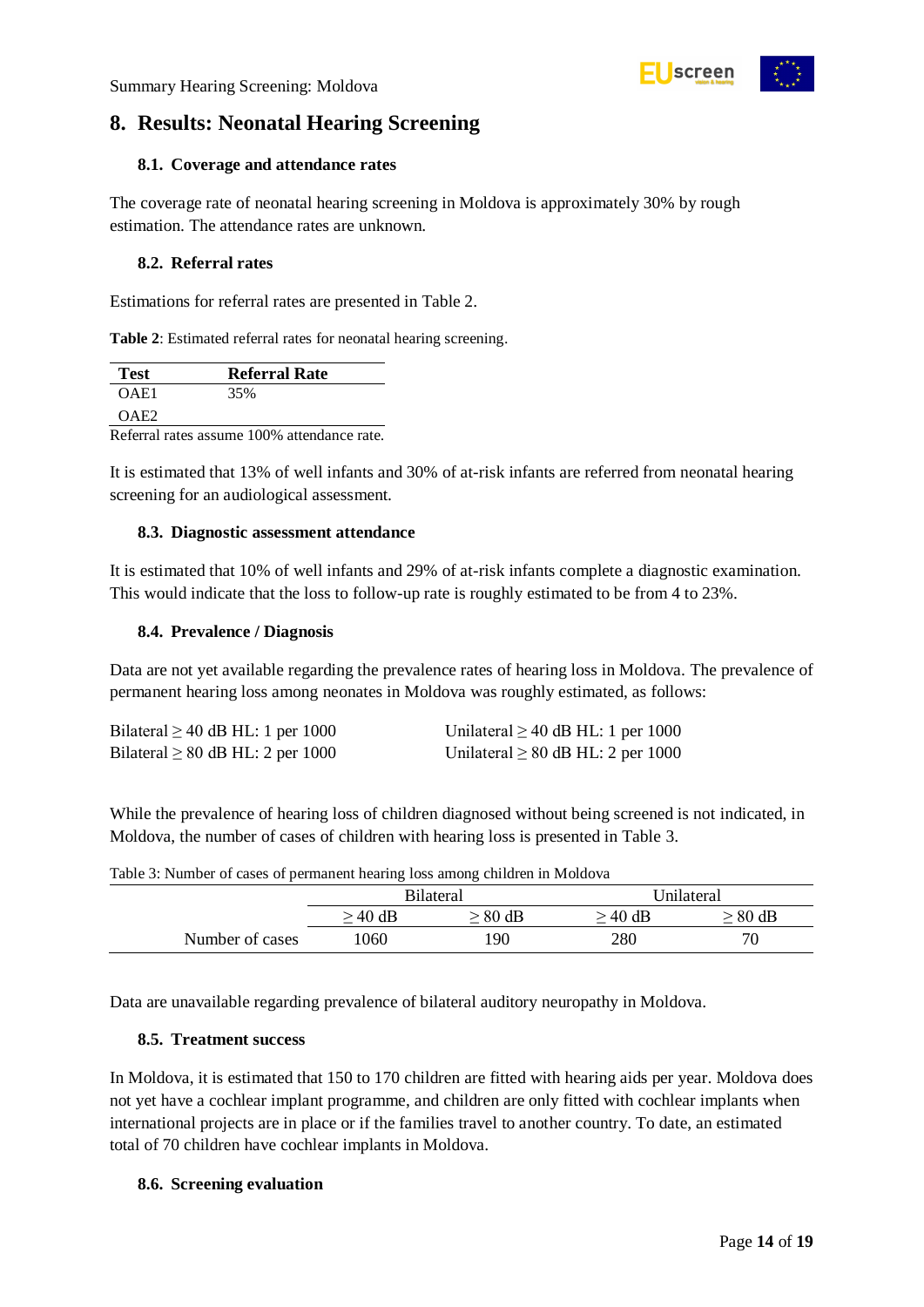

Summary Hearing Screening: Moldova

For neonatal hearing screening in Moldova, figures for screening evaluation are roughly estimated. The percentage of false negatives is roughly estimated to be 20% and the percentage of false positives is roughly estimated to be 40%. These figures include children with middle ear pathologies, and are also representative of the estimated false positive and false negative rates from the initial learning stage of the staff performing hearing screening. In other words, these rates are notably high due to the initial low acceptance of learning the proper screening procedure among neonatologies and nurses.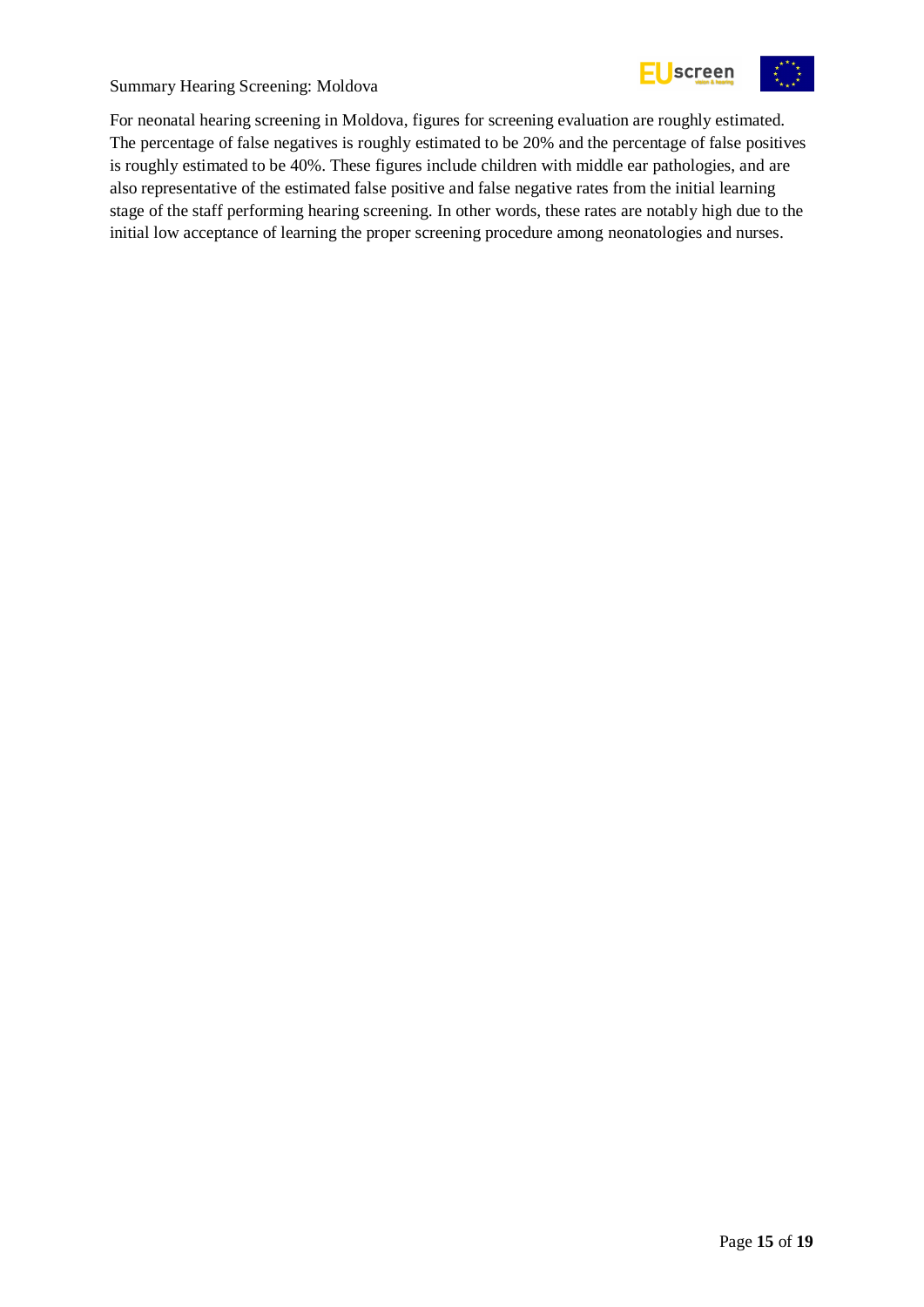

### <span id="page-15-0"></span>**9. Results: Preschool Hearing Screening**

### <span id="page-15-1"></span>**9.1. Coverage and attendance rates**

When projects are underway, it is estimated that approximately 20% of preschool age children are invited for hearing screening. The estimated coverage rate is around 10%.

### <span id="page-15-2"></span>**9.2. Referral rates**

From the results of the preschool hearing screening project, 37% of children screened were referred for further evaluation.

### <span id="page-15-3"></span>**9.3. Diagnostic assessment attendance**

From the results of the preschool hearing screening project, 25% of infants screened received a diagnostic evaluation; however, it is indicated that the compliance rate is unknown.

### <span id="page-15-4"></span>**9.4. Prevalence / Diagnosis**

From the results of projects, 6% of children screened were diagnosed with a bilateral hearing  $\text{loss} \geq 25$ dB HL and 2% of children screened were diagnosed with a unilateral hearing loss  $\geq$  25 dB HL. Data indicated that 1% of children screened were found to have a unilateral hearing loss  $\geq 80$  dB HL.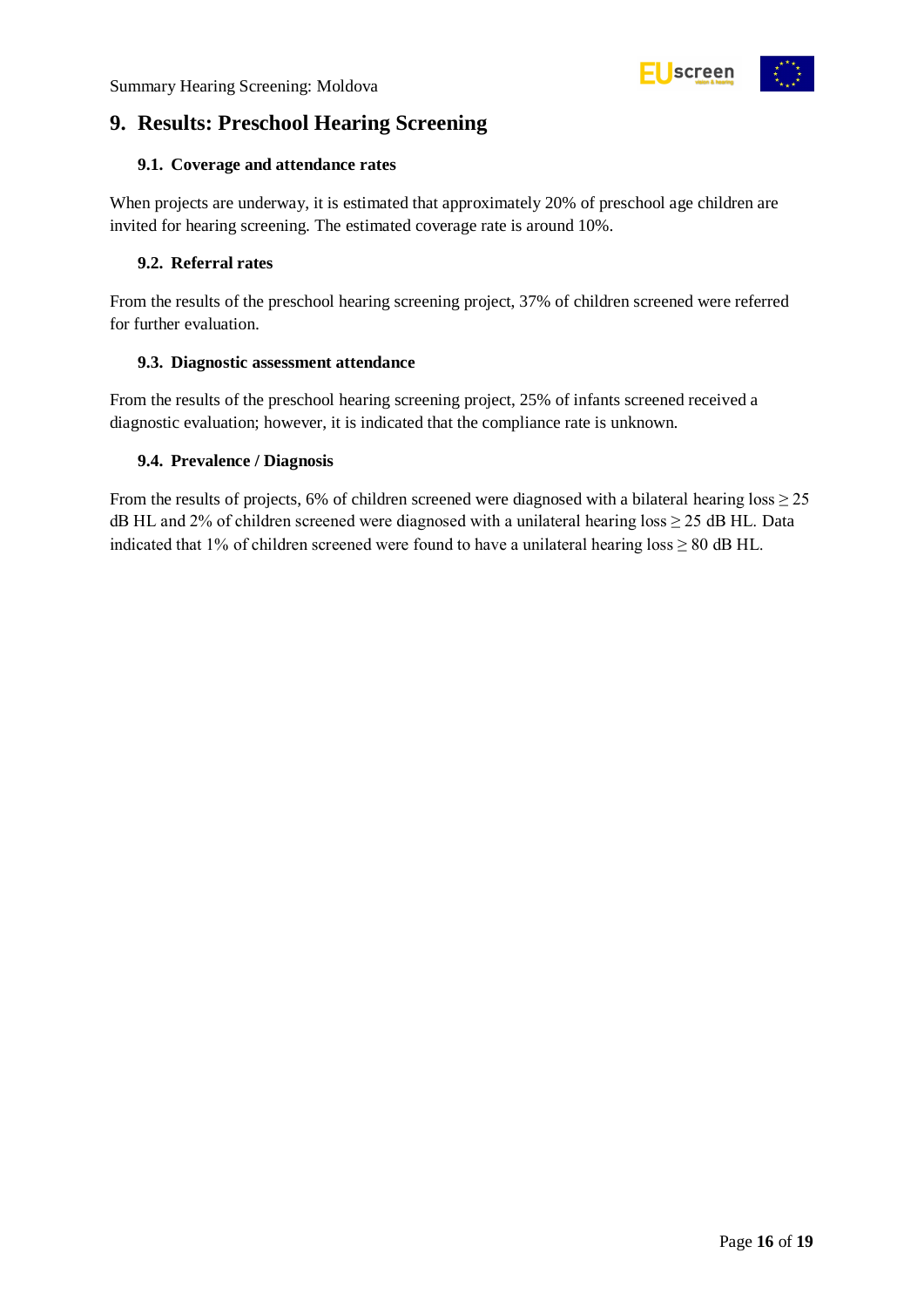



### <span id="page-16-0"></span>**10. Costs: Neonatal Hearing Screening**

Neonatal hearing screening in Moldova is free of charge for parents. There no financial reward when parents attend hearing screening, nor is there a penalty for those who do not attend hearing screening.

There has not been a cost effectiveness analysis completed in Moldova.

### <span id="page-16-1"></span>**10.1. Screening costs**

There are no data on costs for neonatal hearing screening.

### <span id="page-16-2"></span>**10.2. Equipment costs**

The cost of equipment is not known, as the devices were procured from international projects. Devices are expected to be replaced every 5 years.

#### <span id="page-16-3"></span>**10.3. Staff costs**

The annual salary of professionals that perform hearing screening is roughly estimated to be anywhere from €3 600. Data are not available on the educational cost for hearing screening professionals.

#### <span id="page-16-4"></span>**10.4. Diagnostic costs**

The cost for a diagnostic assessment is not indicated.

### <span id="page-16-5"></span>**10.5. Amplification costs**

In Moldova, all children are treated for hearing loss. The costs for intervention have been covered by international projects and insurance companies. There are no costs to the parents.

#### <span id="page-16-6"></span>**10.6. Social costs**

In Moldova, it is estimated that there are 5 schools for deaf and hard of hearing with approximately 300 children from 6 to 18 years of age. Data on the cost per child for specialized school are unavailable. Children with hearing impairment that attend regular schools are provided amplification and auditory rehabilitation by speech therapists when needed.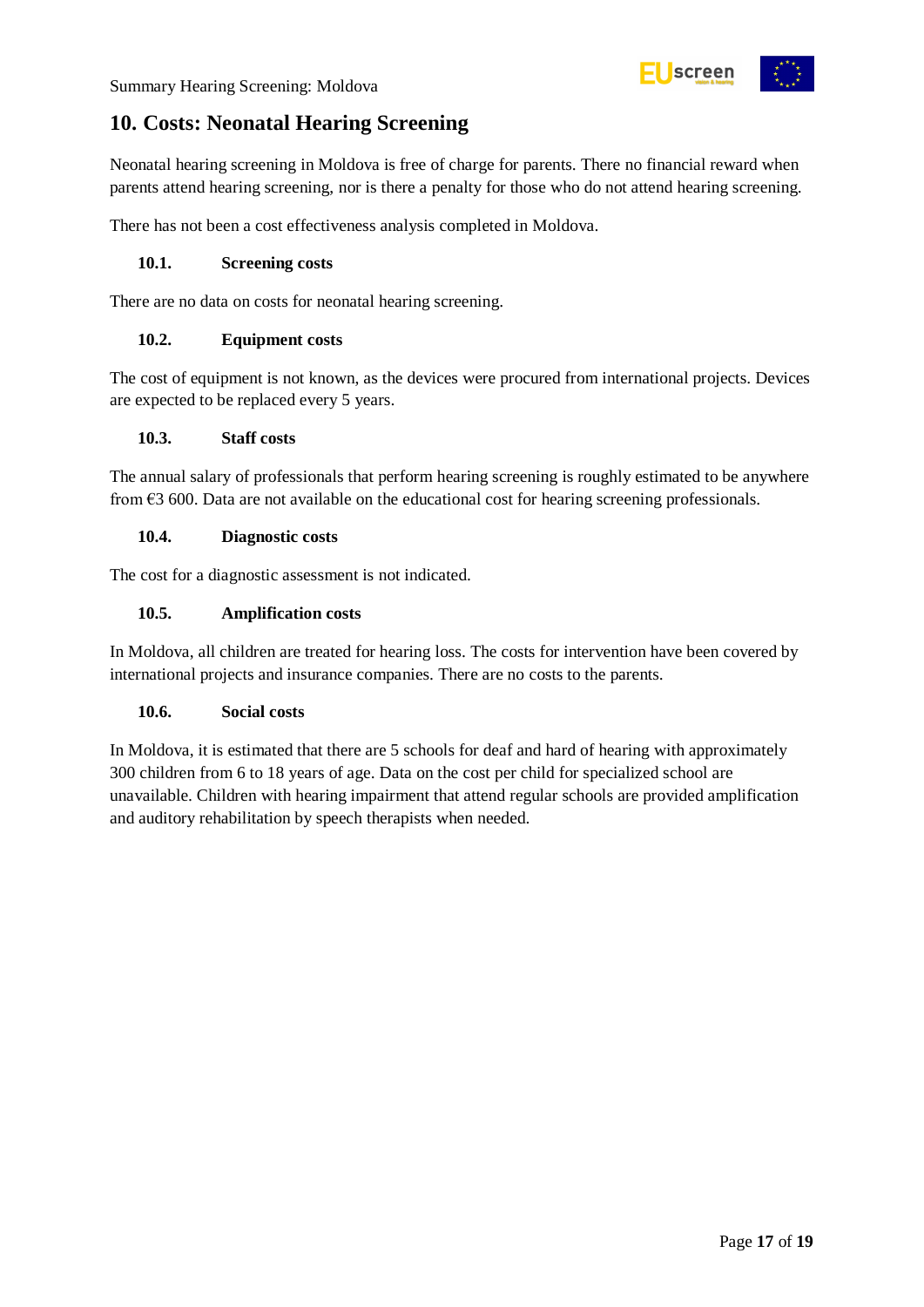

### <span id="page-17-0"></span>**11. Costs: Preschool Hearing Screening**

### <span id="page-17-1"></span>**11.1. Screening costs**

Costs for preschool hearing screening when in effect are covered by charity / international projects.

### <span id="page-17-2"></span>**11.2. Equipment costs**

Not known / not applicable.

### <span id="page-17-3"></span>**11.3. Staff costs**

Not known.